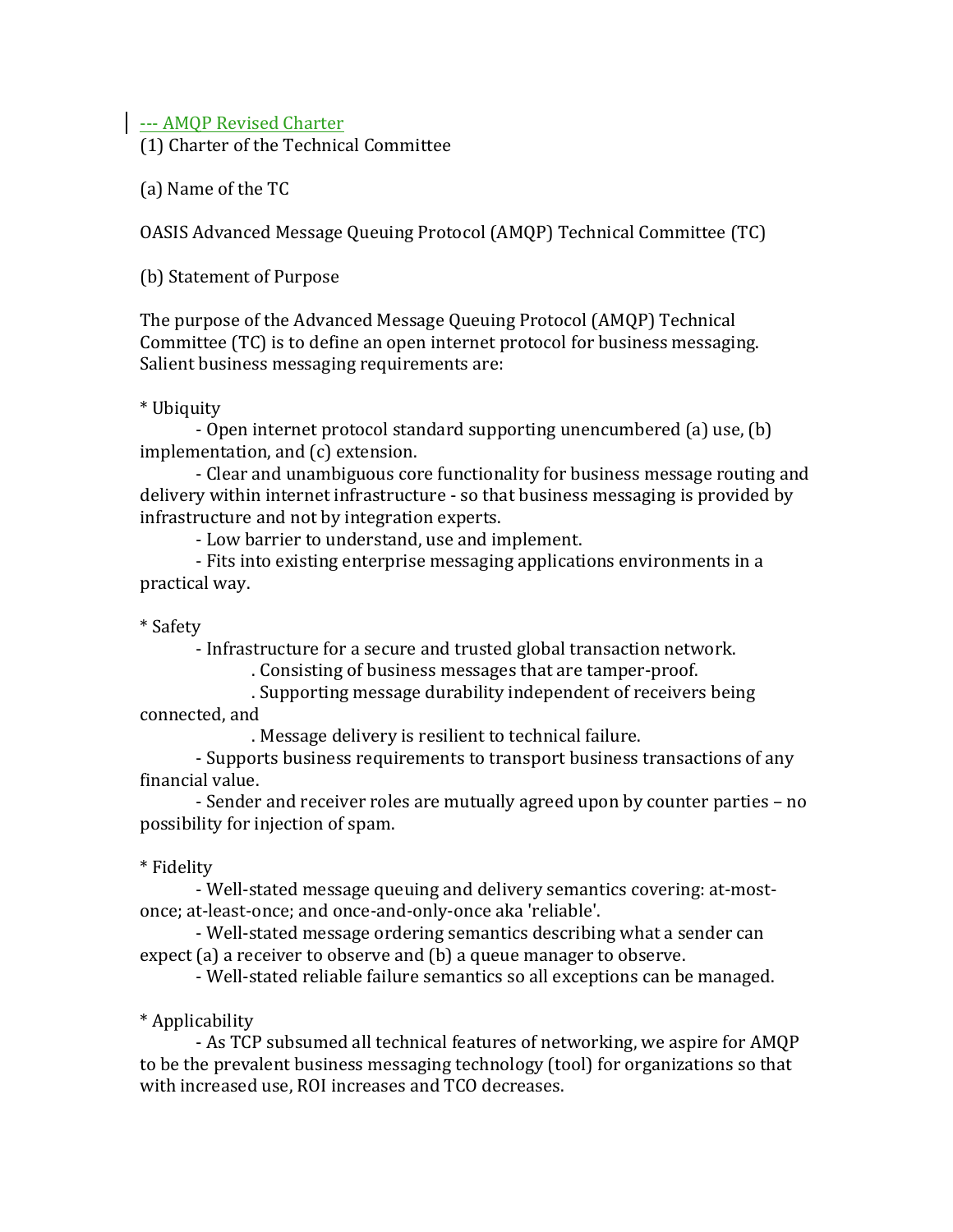- Any AMQP client can initiate communication with, and then communicate with, any AMQP broker over TCP.

- Any AMQP client can request communication with, and if supported, negotiate the use of alternate transport protocols (e.g. SCTP, UDP/multicast), from any AMQP broker.

- Provides the core set of messaging patterns via a single manageable protocol: asynchronous directed messaging, request/reply, publish/subscribe, store and forward.

- Supports hub and spoke messaging topology within and across business boundaries.

- Supports hub to hub message relay across business boundaries through enactment of explicit agreements between broker authorities.

- Supports Peer to Peer messaging across any network.

#### \* Interoperability

- Stable core (client-broker) wire protocol so that brokers do not require upgrade during 1.x feature evolution: Any 1.x client will work with any 1.y broker if  $y>=x.$ 

- Stable extended (broker-broker) wire protocol so that brokers do not require upgrade during 1.x feature evolution: Any two broker versions 1.x, 1.y can communicate using protocol  $1.x$  if  $x \leq y$ .

- Lavered architecture, so features & network transports can be independently extended by separated communities of use, enabling business integration with other systems.

### \* Manageability

- Binary wire protocol so that it can be ubiquitous, fast, embedded (XML can be layered on top), enabling management to be provided by encapsulating systems (e.g. 0/S, middleware, phone).

- Scalable, so that it can be a basis for high performance fault-tolerant lossless messaging infrastructure, i.e. without requiring other messaging technology.

- Interaction with the message delivery system is possible, sufficient to integrate with prevailing business operations that administer messaging systems using management standards.

- Intermediated: supports routing and relay management, traffic flow management and quality of service management.

- Decentralized deployment with independent local governance.

- Global addressing standardizing end to end delivery across any network scope.

#### (c) Scope of Work

The TC will accept as input the  $v1.0$  Final version of the AMQP wire level protocol specification [1] and will produce an OASIS Standard versionversions of the AMQP core specification [2] including necessary XML renderings.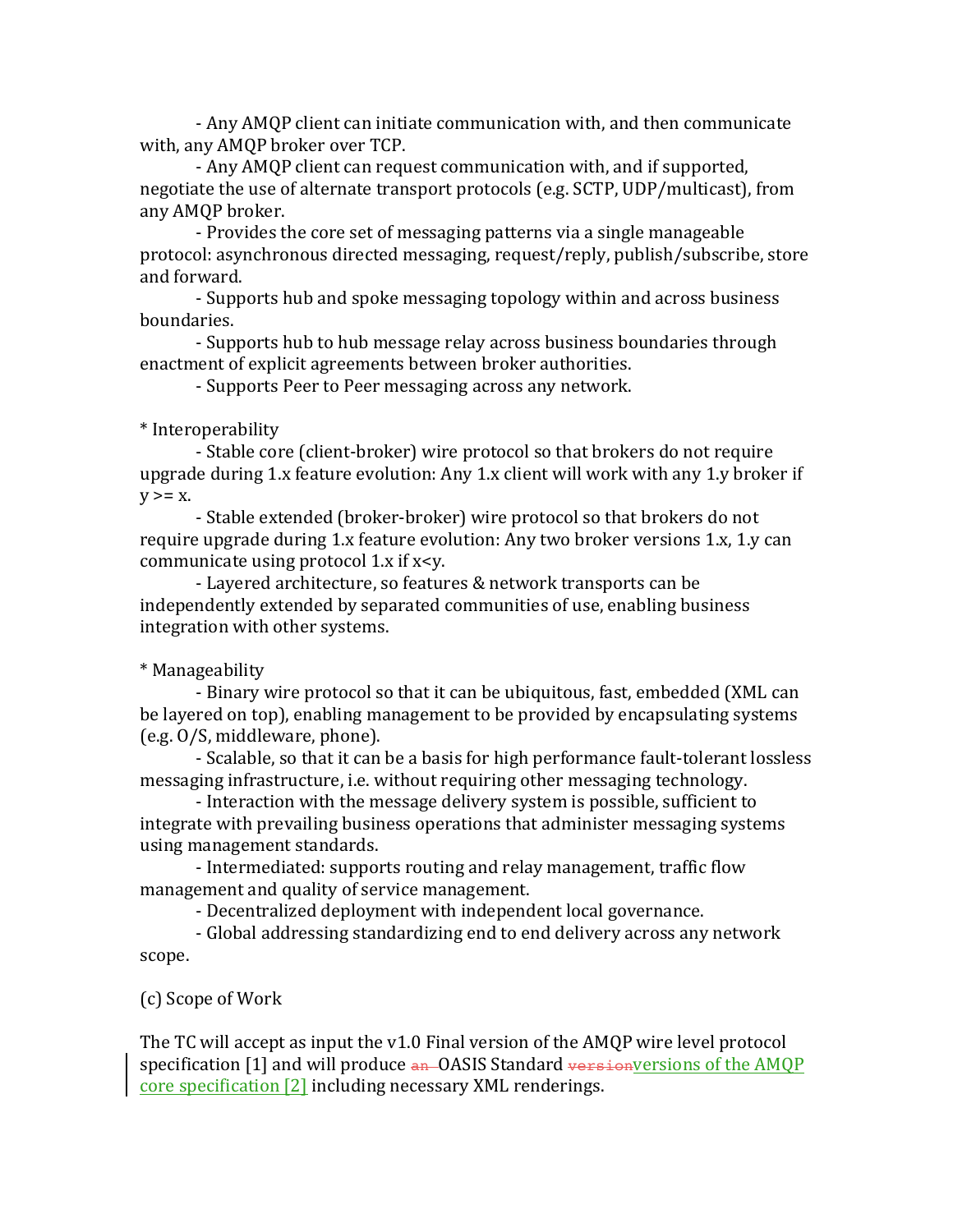Features of the AMQP wire protocolcore specification  $[12]$  include:

\* Types - A wire-efficient encoding system involving:

- "Primitive" type encodings for basic types present in most programming languages

- "Described" type encodings consisting of descriptor and Primitive type for user defined custom types

- Format codes for fixed width, variable width, compound, and array type data categories

- Composite types (encoded either as a described list or a described map) for encoding structured data such as frame bodies

\* Transport - A layered, peer-to-peer transport protocol involving:

- The following entities:

. Nodes as named entities for the safe storage/delivery of messages

. Containers as named entities containing one or more Nodes

. Unidirectional Links between Nodes, over which messages flow

. Links over bidirectional Sessions

. Sessions consisting of two unidirectional Channels flowing in opposing directions

. Channels over Connections

. Connections providing connectivity between two Containers

. Frames for carrying data over Connections.

- Protocol version negotiation

. Connection operation including opening, pipelined open, pipelining, closing, simultaneous close, and other connection management mechanisms

- Session operation including establishing, ending, simultaneous ending, session flow control, session errors, and other session management mechanisms

- Link operation including naming, establishing, resuming, detaching, reattaching, closing, flow control, synchronous get, asynchronous notification, stopping, link errors, and other link management mechanisms

- Message operation including sections, fragments, transfers, resuming, and large message transfer.

\* Messaging - Providing interoperable messaging capabilities involving:

- Message formatting, transfer states, message states, message states at distribution nodes, and behavior at sources and targets

\* Transactions - Coordination, operation, and error handling of transactions

- Local transactions

- Multiple transactions per Session

- Transaction over multiple Sessions

\* Security - Ability to establish an authenticated and/or encrypted transport

- Use of AMQP in a TLS environment

- Use of AMQP in a SASL environment—The scope of work for the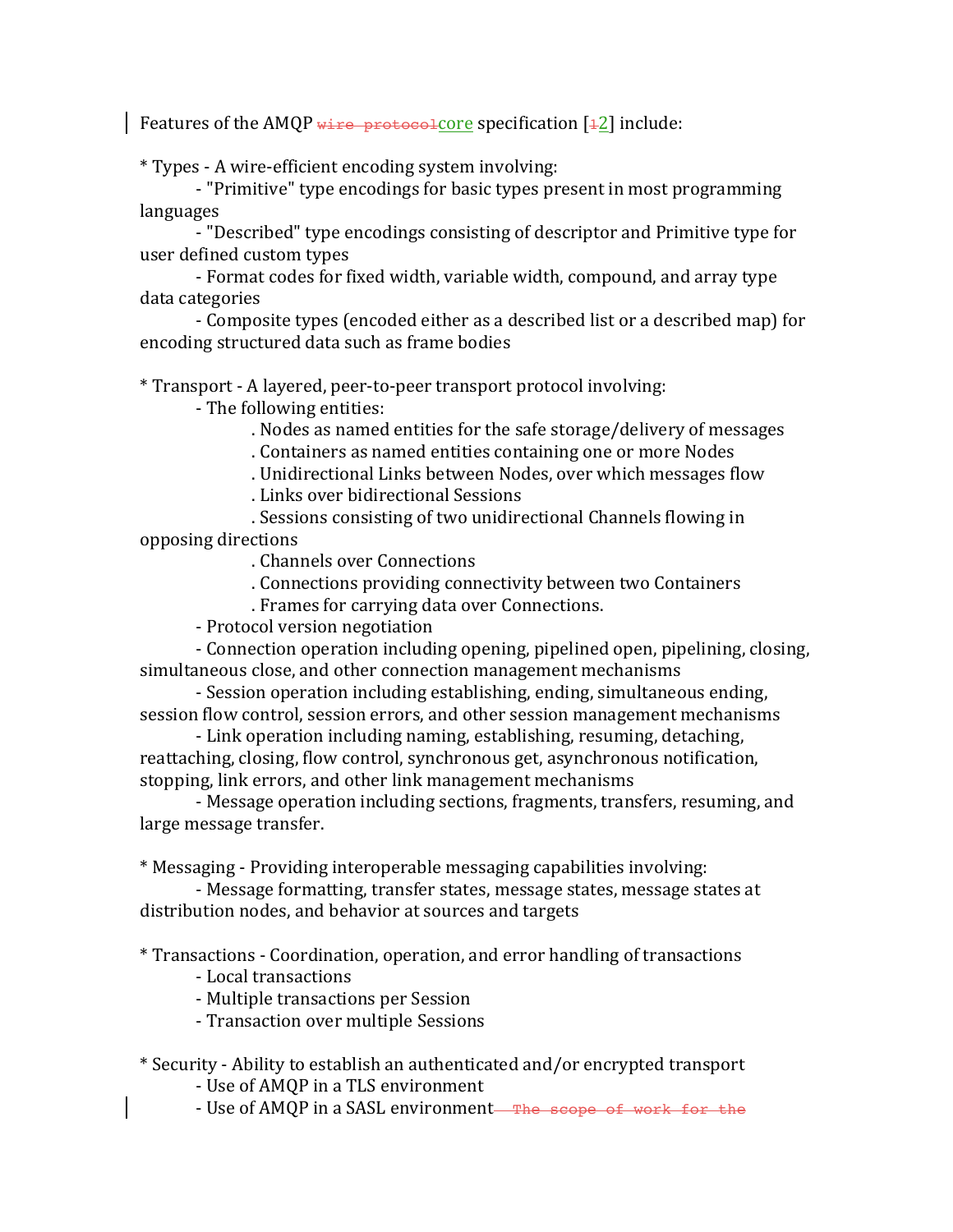The TC will also accept technical contributions on extensions to the AMQP core specification [2] and produce OASIS Standard versionversions of the AMOP wire protocol specification is limited to: - - Technical refinements to featuressame, including necessary XML renderings.

A core extension defines semantics of AMOP endpoints not previously defined  $\pm n$ v1.0 Final version of by the AMQP wire level protocol core specification<br>(1) arising from demonstrable interoperability problems. - - Non-[1] arising from demonstrable interoperability problems.  $t$ echnical changes aimed at improving quality. Extensions may be defined in the form of dedicated endpoints, addresses or defined message formats. Extensions must not require the creation of  $\overline{t}$  the inputnew performatives in the AMQP core transport. The availability or otherwise of a given extension must be expressed through the use of the extension capability mechanisms defined in the AMOP core specification such as better documentation. The TC shall conduct business as described in the OASIS Technical Committee Process and will take advantage of the services provided by OASIS, including e-mail lists.

Examples of core extensions may include, but are not limited to:

- Distributed transactions - support for the coordination of AMQP messaging transactions by an external transaction coordinator.

- Global addressing - definition of a URI-based addressing scheme and archives, and web servers for tracking progress. E-mail archives will be visiblemessaging forwarding semantics to the public. enable a global message delivery network.

Out of scope: Any work not <del>mentioned in</del>reasonably covered by the Scope of Work" section is deemed to be out of scope. Bindings of the AMQP core protocol to alternative transports and mapping from programming language APIs to the AMQP core protocol are deemed to be out of scope and are expected to be covered by a separate  $TC$ . Contributions to this  $TC$  which are out of scope for this charter may be accumulated and taken into consideration for potential development of a charter for another technical committee that may be created to address future extensions or modifications.

#### (d) Deliverables

The TC  $\frac{1}{\sqrt{2}}$  shallwill produce  $\frac{1}{\sqrt{2}}$  standard versionversions of the v1.0 AMQP wire level protocolCOTe Specification before July 2012. Following that,  $t$  the TC , and core extension specifications, and may then advance  $t$  he OASIS Standard version of the AMOP wire level protocol specificationthem to ISO/IEC ITC 1 through the ITC 1 PAS Transposition Process. <del>Maintenance: Once</del> the TC has successfully produced the deliverables, the TC will enter  $i$ nto a maintenance mode. The purposeThe TC expects to produce the OASIS Standard version of some of the maintenance mode is to provide minor revisions to those specifications by December 2013.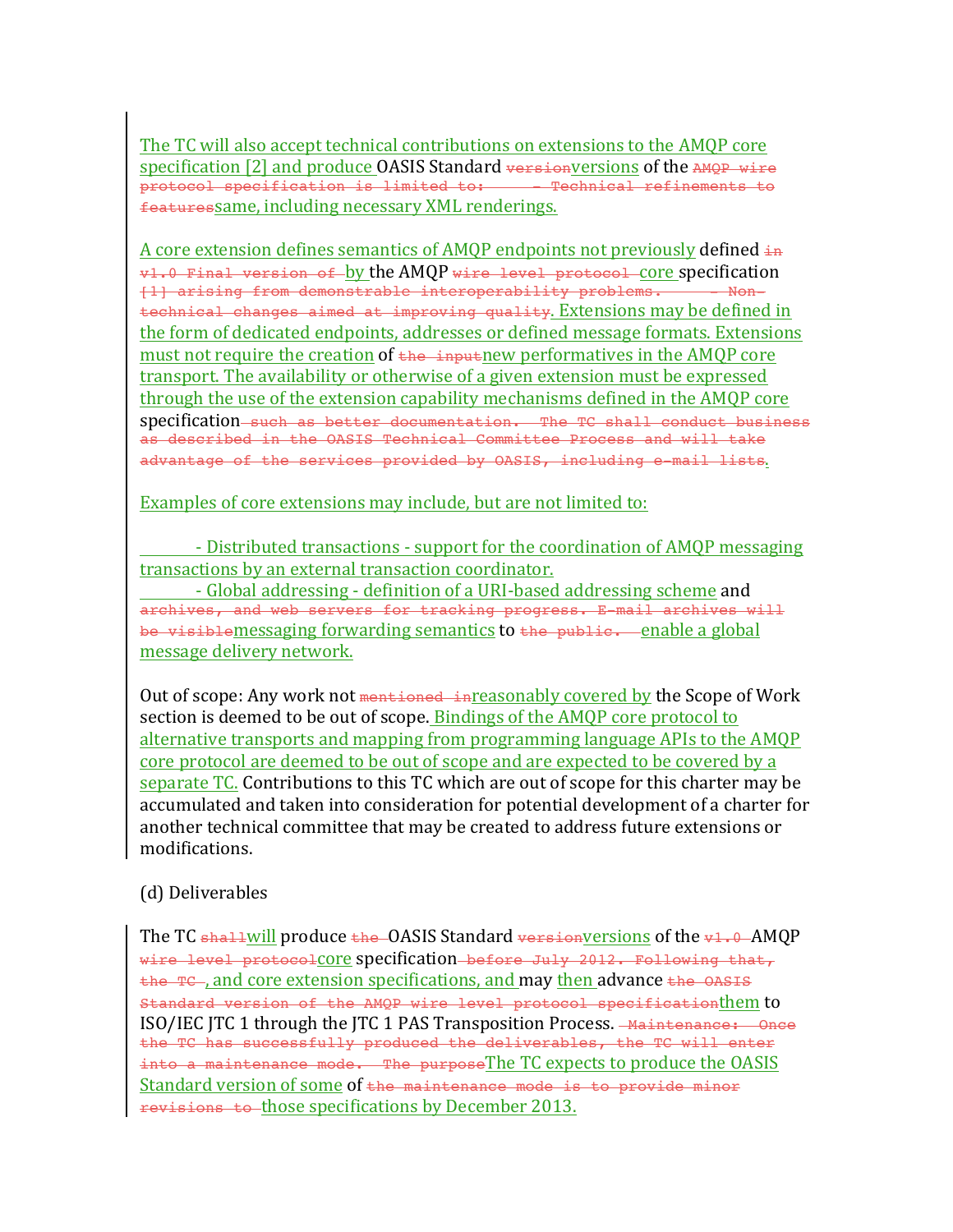The TC will maintain previously adopted deliverables and provide minor revisions of those deliverables, in order to clarify ambiguities, inconsistencies, and obvious errors. The maintenance mode will not functionally enhance a previously adopted deliverable, or extend its functionality. The TC will collect issues raised against the deliverables and periodically process those issues. Issues that require extended or enhanced functionality shall be recorded and set aside for potential development of a charter for another technical committee that may be created to address them. Issues that result in the clarification or non-substantive correction of the deliverables shall be processed. The TC shall maintain a list of the adopted clarifications and shall create a new minor revision of the deliverables incorporating those adopted clarifications.

# (e) IPR Mode

This TC will operate under RF on RAND Terms IPR mode as defined in the OASIS Intellectual Property Rights (IPR) Policy effective 15 October 2010. 21 June 2012.

(f) Anticipated Audience

The anticipated audience for this work includes:

- Business messaging users
- Business messaging middleware vendors

(g) Language

TC business will be conducted in English.

References

[1] Advanced Message Queuing Protocol (AMQP) v1.0 Final https://www.amqp.org/resources/download - This link contains the latest version; the final version is expected soon. https://www.amqp.org/resources/download.

[2] OASIS AMQP Version 1.0 Specification http://docs.oasisopen.org/amqp/core/v1.0/amqp-core-complete-v1.0.pdf.

 $(2)$  Non-normative information regarding the startup of the TC

(a) Similar Work

Some of the existing messaging protocol standards include ebXML, Web Services Reliable Exchange (WS-RX), and XMPP.

Some of the defining characteristics of AMQP as compared to those protocols are: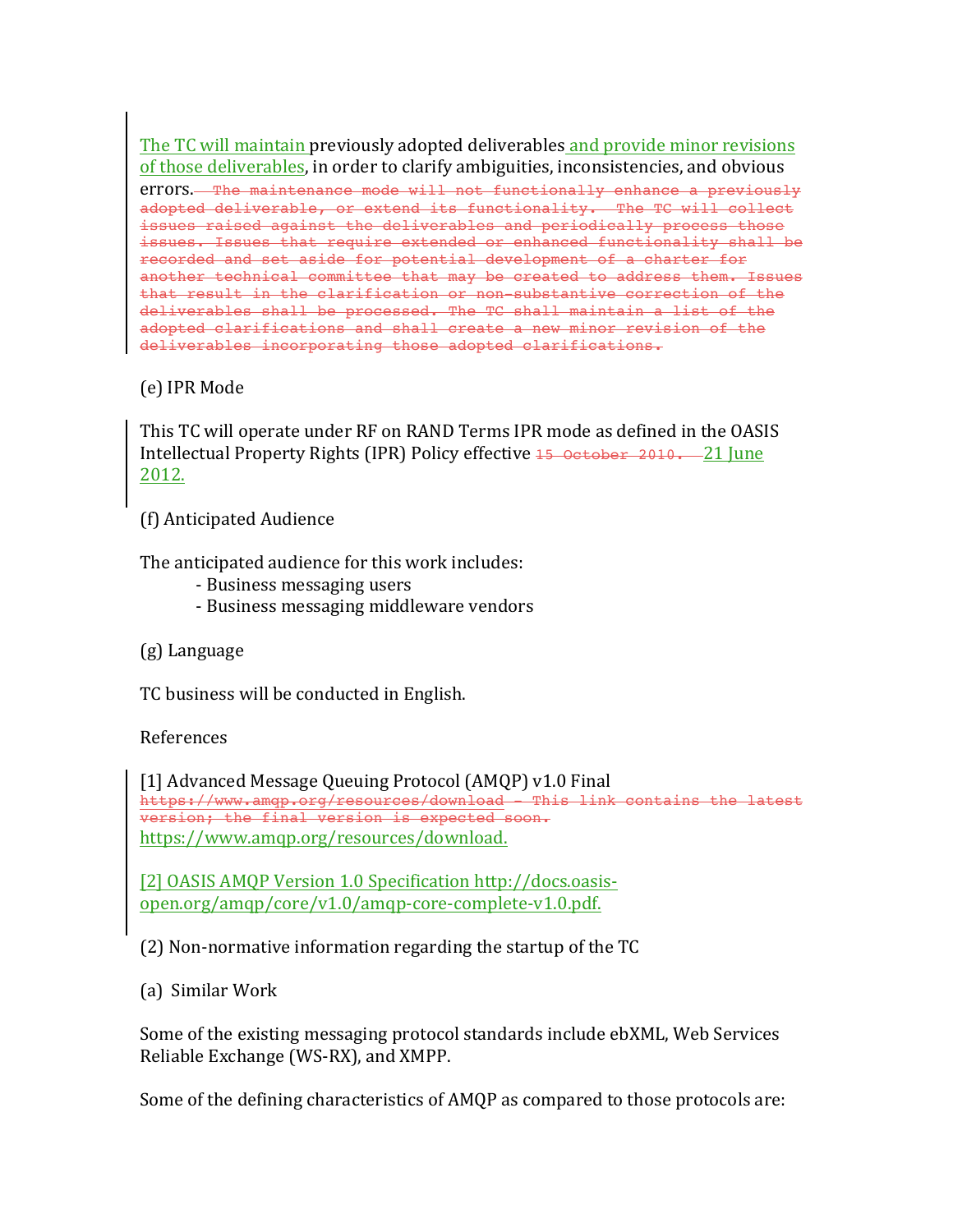- It is a binary protocol that operates directly over TCP (instead of over" HTTP).

- It incorporates efficient binary encodings of the protocol (as opposed to XML).

Some of the general characteristics of AMOP are:

- It is API agnostic, but has been designed for integration into existing mainstream messaging and integration technologies including Java Message Service and Microsoft Windows Communication Foundation, so that interoperability between them is possible.

- It has been designed to be used with a broker; providing a safe place to exchange messages with 3rd party systems, and to store and forward messages when the recipient is unavailable.

- It brings together frequently used combinations of message exchange patterns in one protocol (asynchronous publish/subscribe and direct delivery patterns such as queuing) that incorporates message level flow control.

In summary, AMQP sets out to provide efficient, high performance, internet scale business messaging. This translates into: a reliable binary transport for sending and receiving messages over WAN and LAN, that integrates with existing messaging products, but can scale to the needs of modern environments such as "cloud" applications". (b) Date, Time, and Location of First Meeting The first meeting of the AMQP TC will be a face-to-face meeting to be held in New York on October 14, 2011 from 9 AM ET to 5 PM ET. This meeting will be sponsored by JPMorgan Chase Bank N.A. (c) On-Going Meeting Plans & Sponsors It is anticipated that the AMOP TC will meet via teleconference every week for 60 minutes at a time determined by the TC members during the TC's first meeting. It is anticipated that the AMQP TC will meet face-to-face every 2-3 months at a time and location to be determined by the TC members. The actual pace of face-to-face and teleconference meetings will be determined by TC members. One of the proposers, as listed below, will sponsor the teleconferences unless other TC members offer to donate their own facilities. (d) Proposers of the"TC John O'Hara, john.ohara1@baml.com, Bank of America Abbie Barbir, abbie.barbir@bankofamerica.com, Bank of America Andreas Moravec, andreas.moravec@deutsche-boerse.com, Deutsche Börse AG Hanno Klein, hanno.klein@deutsche-boerse.com, Deutsche Börse AG Andreas Mueller, am@iit.de, IIT Software GmbH Matthew Arrott, marrott@novgp.com, Individual Member Bijan Sanii, bijans@inetco.com, INETCO Systems Ltd. Angus Telfer, angus.telfer@inetco.com, INETCO Systems Ltd. Allan Cornish, acornish@inetco.com, INETCO Systems Ltd. Allan Beck, allan.beck@jpmorgan.com, JPMorgan Chase Bank N.A Robert X. Godfrey, robert.godfrey@jpmorgan.com, JPMorgan Chase Bank N.A Laurie M. Bryson, laurie.m.bryson@jpmorgan.com, JPMorgan Chase Bank N.A John Fallows, john.fallows@kaazing.com, Kaazing Brian Albers, brian.albers@kaazing.com, Kaazing David Ingham, david.ingham@microsoft.com, Microsoft Ram Jeyaraman, ram.jeyaraman@microsoft.com, Microsoft Xin Chen, xinchen@microsoft.com, Microsoft Alexandros Kritikos, alex.kritikos@my-channels.com, my-Channels Colin MacNaughton, cmacnaug@progress.com, Progress Software Jaime Meritt, imeritt@progress.com, Progress Software Carl Trieloff,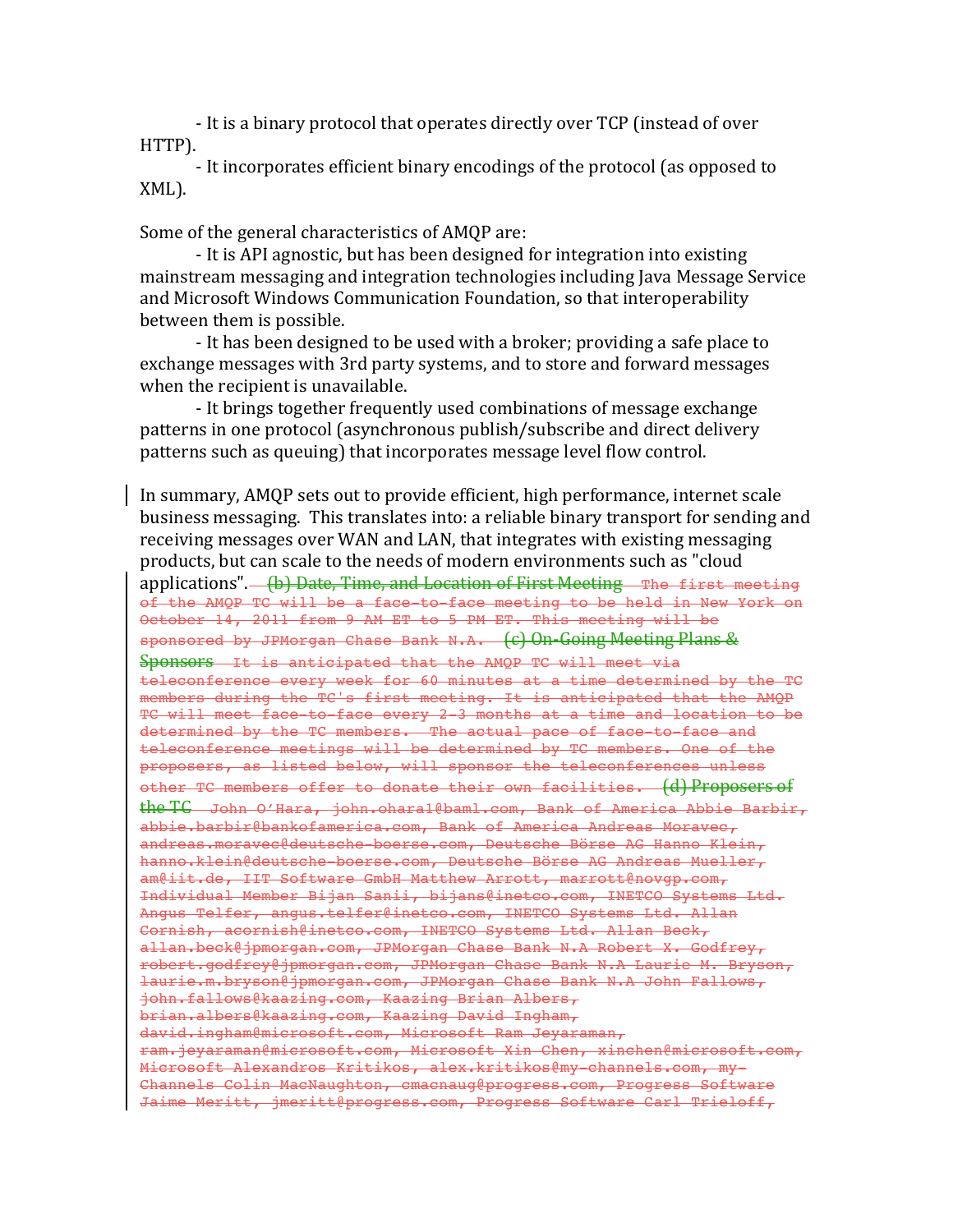cctrieloff@redhat.com, Red Hat Gordon Sim, gsim@redhat.com, Red Hat Mark Little, mlittle@redhat.com, Red Hat Rafael Schloming, rafaels@redhat.com, Red Hat Prasad Yendluri, prasad.yendluri@softwareag.com, Software AG Ross Cooney, ross.cooney@stormmq.com, StormMQ Limited Raphael Cohn, raphael.cohn@stormmq.com, StormMQ Limited Winston Bumpus, wbumpus@vmware.com, VMware, Inc. Alexis Richardson, arichardson@vmware.com, VMware, Inc. Adrian Colyer, acolyer@vmware.com, VMware, Inc. Paul Fremantle, paul@wso2.com, WSO2 (e)Statement of Support Abbie Barbir, abbie.barbir@bankofamerica.com, Bank of America – As the OASIS Primary Representative for Bank of America, I am pleased to offer our support for the creation of the OASIS AMQP Technical Committee. Andreas Moravec, andreas.moravec@deutsche-boerse.com, Deutsche Börse AG – As the Primary Representative for Deutsche Börse AG, I am pleased to offer our support for the creation of this Technical Committee. Andreas Mueller, am@iit.de, IIT Software GmbH - As the Primary Representative for IIT Software GmbH, I am pleased to offer our support for the creation of this Technical Committee. Angus Telfer, angus.telfer@inetco.com, INETCO Systems Ltd. - As the Primary Representative for INETCO, I am pleased to offer our support for the creation of this Technical Committee. Allan Beck, allan.beck@jpmorgan.com, JPMorgan Chase Bank N.A - As the Primary Representative for JPMorgan Chase Bank, I am pleased to offer our support for the creation of this Technical Committee. John Fallows, john.fallows@kaazing.com, Kaazing – As Primary Representative for Kaazing, I am pleased to offer our strong support for the creation of this Technical Committee. Ram Jeyaraman, ram.jeyaraman@microsoft.com, Microsoft – As the Primary Representative for Microsoft, I am pleased to offer our support for the creation of this Technical Committee. Alexandros Kritikos, alex.kritikos@my-channels.com, my-Channels – As the Primary Representative for my-Channels, I am pleased to offer our support for the creation of the OASIS AMQP Technical Committee. Jaime Meritt, jmeritt@progress.com, Progress Software – As the Primary Representative for Progress Software, I am pleased to offer our support for the creation of the OASIS AMQP Technical Committee. Mark Little, mlittle@redhat.com, Red Hat – As the Primary Representative for Red Hat, I offer our support for the creation of this Technical Committee. Prasad Yendluri, prasad.yendluri@softwareag.com, Software AG – As the Primary Representative for Software AG, I am pleased to offer our support for the creation of this Technical Committee. Ross Cooney, ross.cooney@stormmq.com, StormMQ Limited – As the Primary Representative for StormMQ Limited, I am pleased to offer our support for the creation of this Technical Committee. Winston Bumpus, wbumpus@vmware.com, VMware, Inc. - As Primary Representative for VMware, Inc., I am pleased to offer our strong support for the creation of this Technical Committee. Paul Fremantle, paul@wso2.com, WSO2 – As Primary Representative for WSO2, I am pleased to offer WSO2's strong support for the creation of this Technical Committee.  $\{f\}$  TG Convener The TC Convener for the first meeting will be Angus Telfer from INETCO Systems Ltd. (g) Affiliation to Member Section It is intended that the AMOP TC will be affiliated with the AMQP Member Section. (h) List of anticipated contributions Advanced Message Queuing Protocol (AMQP) v1.0 Final https://www.amqp.org/resources/download - This link contains the latest version; the final version is expected soon. (i) Frequently Asked Questions (FAQ) relating to the planned scope of the TC None (j) Proposed working title and acronym for the specification(s) to be developed by the TG